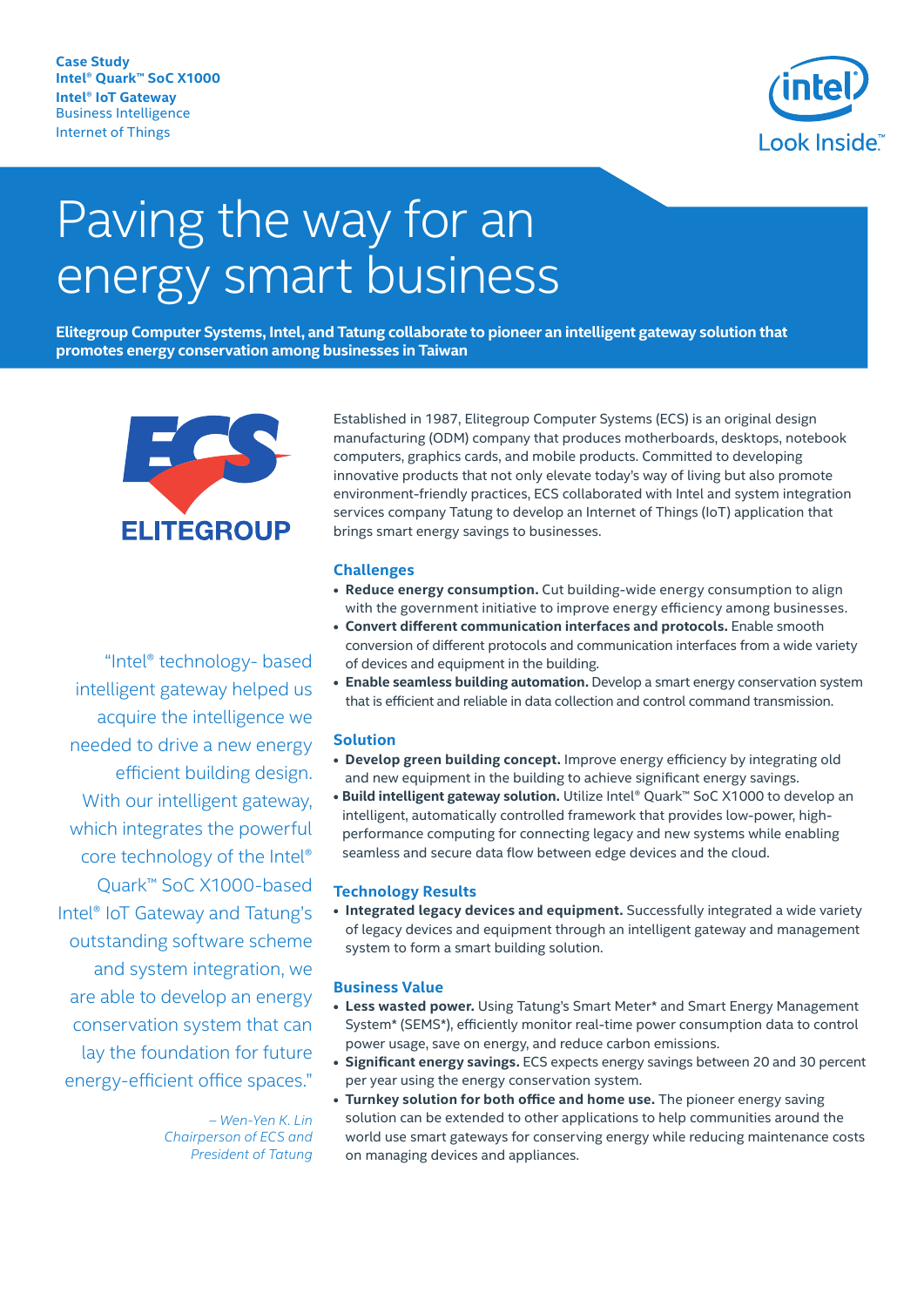Intel® Quark™ SoC X1000-based intelligent gateway solutions bring a huge positive impact on global energy savings

"By implementing the smart concept into our old building, we are able to efficiently monitor our power usage through building automation and save on energy significantly."

> *– Edward Liu Vice president of ODM Business Unit at ECS*

# **Creating a more energy efficient business environment**

The Taiwan government has set its sights on harnessing renewable energy to account for 15 percent of the country's power usage by the year 2025. To achieve this goal, the government currently implements the Energy Management Law, which encourages companies to practice energy efficient business operations. In compliance with this initiative, many domestic companies have begun relying on solar energy, which is expected to produce an estimated 1.2 billion kilowatt hours of electricity by 2025.

ECS has also adopted energy efficient business practices. It came up with the green building concept, which aims to help office buildings in Taiwan reduce power usage. To date, about 97 percent of all buildings in the country are old infrastructures that will need a huge budget to be converted into energy efficient buildings. To make this affordable, ECS needed a solution that could effectively integrate the old and new equipment in a building to conserve energy. Through this solution, ECS also hopes to promote building automation to effectively monitor power consumption.

# **Three-way cooperation for a visionary energy conservation project**

To bring its green building concept to fruition, ECS worked with Intel and Tatung on a turnkey solution that will effectively enable energy efficiency among office buildings in Taiwan.

ECS chose to collaborate with Intel because of the powerful core technology it offers for building intelligent gateways. Most of the ODMs in the industry are already familiar with Intel® architecture. The Intel processor-based intelligent gateway provides intelligent connectivity to help ODMs and software companies deploy solutions seamlessly without replacing their existing infrastructures.

For system integration, ECS turned to Tatung for its superior software scheme and system integration solution, which also works seamlessly with Intel architecture, helping reduce development costs and maintenance effort.

The three-way collaboration produced an intelligent gateway solution that was the first deployment of its kind in the Asia-Pacific region.



**The intelligent gateway architecture**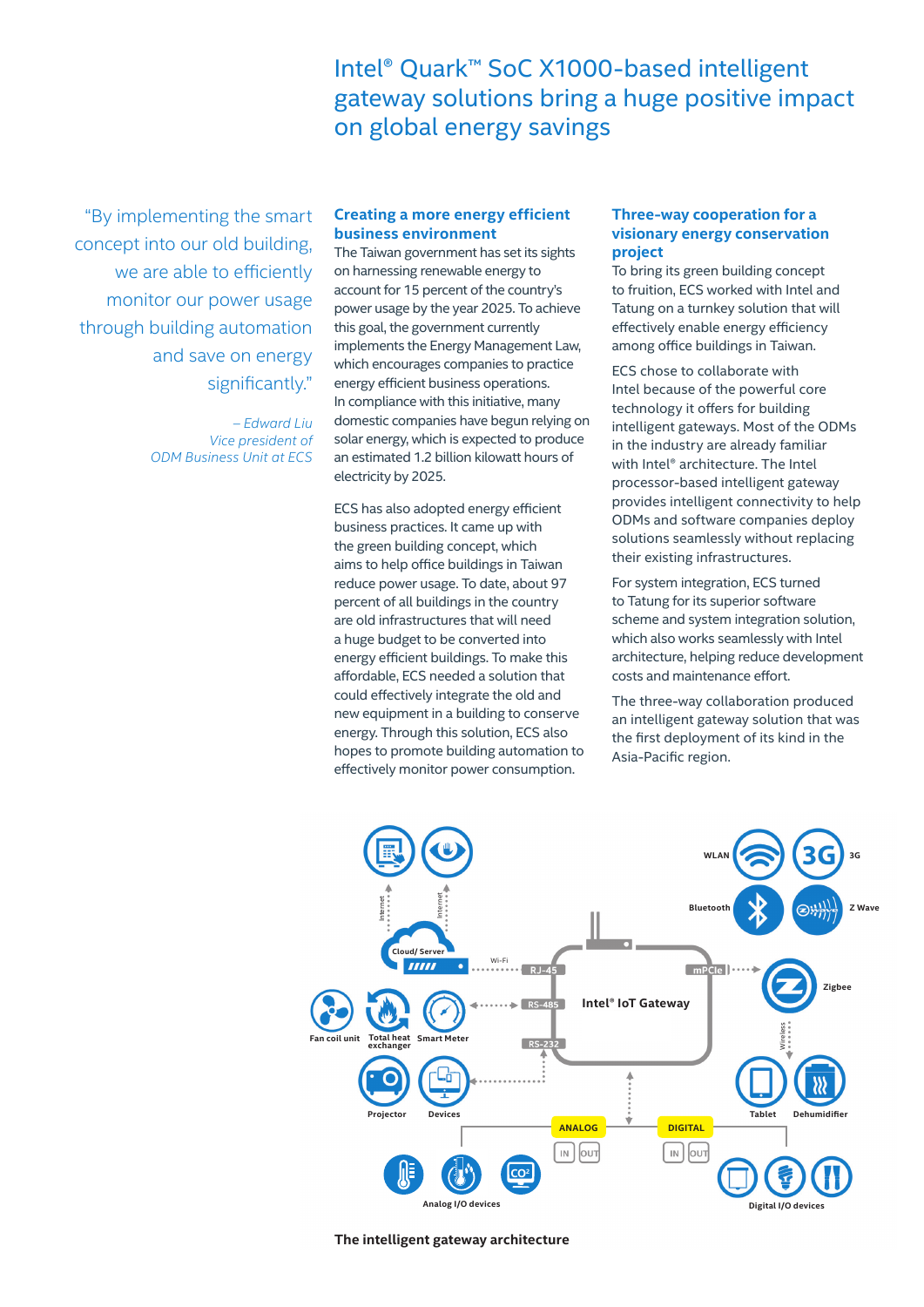# **Connecting legacy devices with a smart gateway**

The intelligent gateway solution integrates Intel Quark SoC X1000 and Tatung's SEMS to develop a smart connection between energy management systems and other equipment and devices. It collects environment information from different types of devices and sensors and then sends the control commands to these devices. It also facilitates communication between different devices, enabling seamless transmission of different protocols to different interfaces and devices. The whole process is conducted on the cloud; there is no need for traditional human operations.

For the first step of the project, the gateway was implemented in ECS's meeting room, integrating the conference reservation system, handheld devices, the lighting system, projection equipment, office furniture, and the air-conditioning system. ECS performs data mining on the data collected from the gateway to find out how the resources are used or what adjustments are made by users to better understand usage models and optimize the system to match user behavior.

"Each meeting room has different profiles for different types of meetings," explained Edward Liu, vice president of the ODM Business Unit at ECS. "Some users may adiust the setting away from the default settings in the profile. Through data mining, we were able to analyze the data and change the pattern, setup, or parameters preferred by users—for example, their preferred lighting level."

The intelligent gateway uses Intel Quark SoC X1000, which is supported by software components—including McAfee Embedded Control\* and the Wind River Intelligent Device Platform\*—to securely aggregate, filter, and share data from edge devices to the cloud. The gateway includes the I/O board to enable a flexible connection between the devices.

"For a general-purpose gateway, the Intel Quark SoC X1000 main board meets most of the requirements," shared Eric Chen, general manager of IoT Business Division, Smart Grid BU, at Tatung. "But for specific purposes, the I/O board provides both the digital and analog I/O, which offers a more flexible gateway solution for connecting our devices." To enable energy savings, the intelligent gateway

# **Lessons Learned**

- Office buildings consume more energy than any other infrastructure. By adopting energyefficient practices, offices can provide a huge impact on global energy savings.
- Meeting or conference rooms are the easiest places to convert into energy efficient spaces.
- The Intel<sup>®</sup> IoT Gateway enables the integration of a wide variety of legacy and modern devices and turns an existing building into an energy-efficient, smart building.
- Intel has a full scope of gateway solutions to help ODMs, software companies, and system integrators seamlessly deploy an intelligent and secure solution and reduce their development cost and maintenance effort.